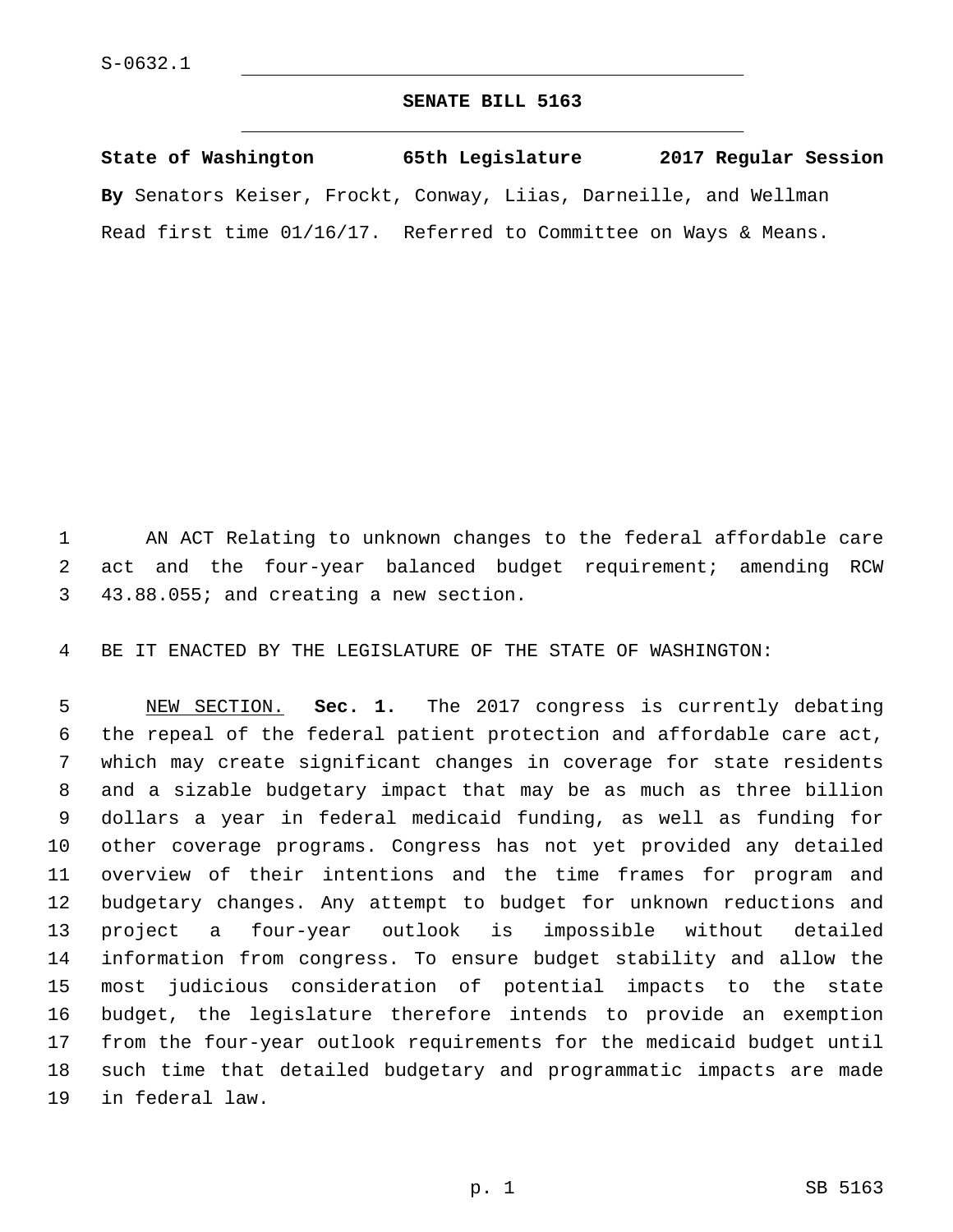**Sec. 2.** RCW 43.88.055 and 2012 1st sp.s. c 8 s 1 are each 2 amended to read as follows:

 (1) The legislature must adopt a four-year balanced budget as follows:4

 (a) Beginning in the 2013-2015 fiscal biennium, the legislature shall enact a balanced omnibus operating appropriations bill that leaves, in total, a positive ending fund balance in the general fund 8 and related funds.

 (b) Beginning in the 2013-2015 fiscal biennium, the projected maintenance level of the omnibus appropriations bill enacted by the legislature shall not exceed the available fiscal resources for the 12 next ensuing fiscal biennium.

13 (2) For purposes of this section:

 (a) "Available fiscal resources" means the beginning general fund and related fund balances and any fiscal resources estimated for the general fund and related funds, adjusted for enacted legislation, and with forecasted revenues adjusted to the greater of (i) the official general fund and related funds revenue forecast for the ensuing biennium, or (ii) the official general fund and related funds forecast for the second fiscal year of the current fiscal biennium, increased by 4.5 percent for each fiscal year of the ensuing biennium;22

 (b) "Projected maintenance level" means estimated appropriations necessary to maintain the continuing costs of program and service levels either funded in that appropriations bill or mandated by other state or federal law, and the amount of any general fund moneys projected to be transferred to the budget stabilization account pursuant to Article VII, section 12 of the state Constitution, but does not include in the 2013-2015 and 2015-2017 fiscal biennia the costs related to the enhanced funding under the new definition of basic education as established in chapter 548, Laws of 2009, and affirmed by the decision in *Mathew McCleary et al., v. The State of Washington*, 173 Wn.2d 477, 269 P.3d 227, (2012), from which the short-term exclusion of these obligations is solely for the purposes of calculating this estimate and does not in any way indicate an intent to avoid full funding of these obligations, and for the 2017-2019 and 2019-2021 fiscal biennia the costs related to maintaining medicaid programs, services, and eligibility until detailed budgetary and programmatic changes are made in federal law;

p. 2 SB 5163